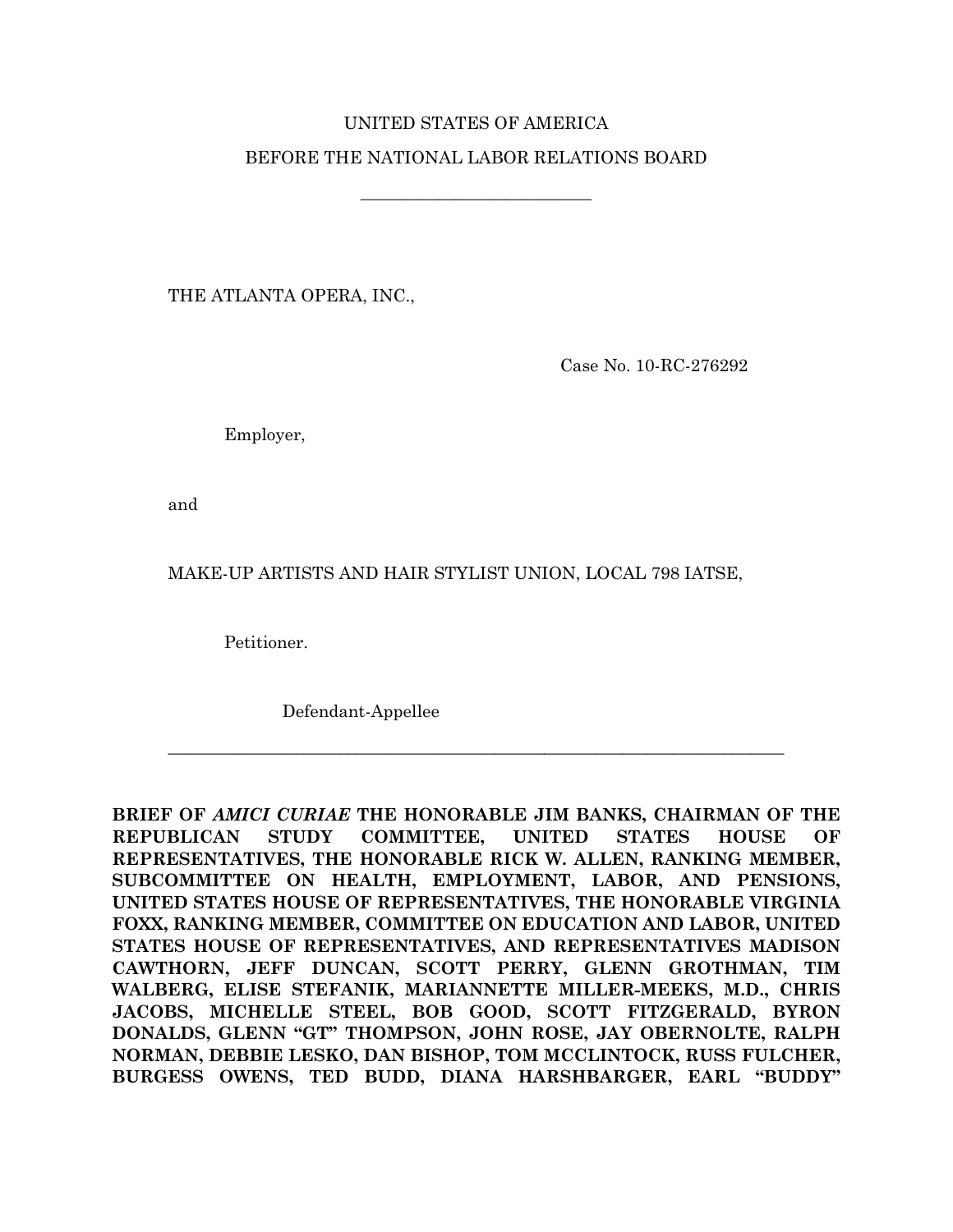### **CARTER, MICHAEL C. BURGESS, JOE WILSON, AND MIKE GARCIA AS FRIENDS OF THE COURT**

Submitted by:

Stephen A. Delie Mackinac Center Legal Foundation 140 West Main Street P.O. Box 568 Midland, MI 48640

F. Vincent Vernuccio Institute for the American Worker

P.O. Box 458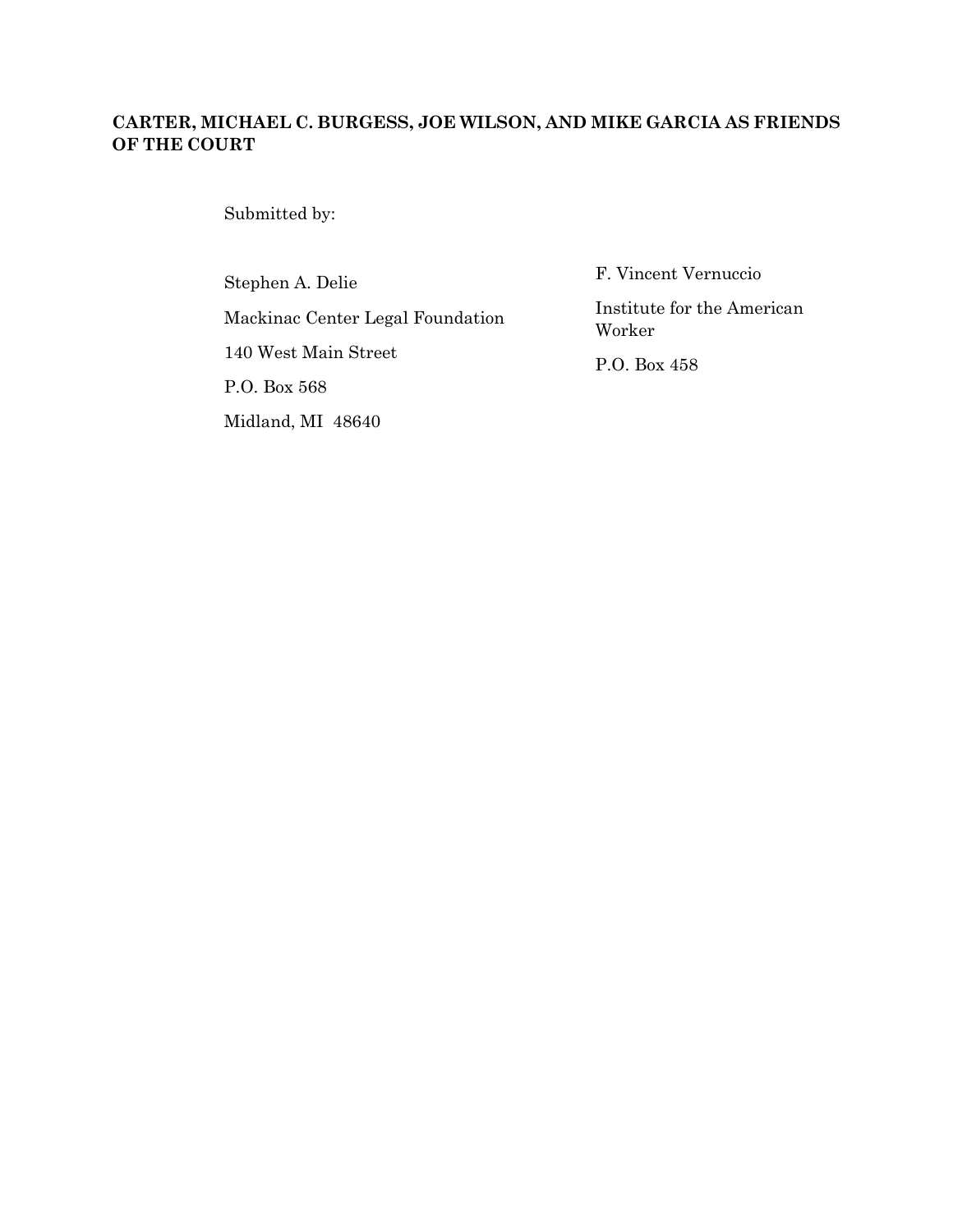## **TABLE OF CONTENTS**

<span id="page-2-0"></span>

| D. FedEx II: The D.C. Circuit Affirms the FedEx I Standard and Rejects the                                                                          |
|-----------------------------------------------------------------------------------------------------------------------------------------------------|
| SuperShuttle: The NLRB Embraces the FedEx I and FedEx II Standard  5<br>Е.                                                                          |
|                                                                                                                                                     |
| A. The SuperShuttle Decision has Been Repeatedly Recognized as                                                                                      |
| B. Precedent shows that SuperShuttle Should be Upheld, as Attempts to<br>Abrogate the Principles it Expresses have Repeatedly Failed 10             |
| C. A Return to the FedEx Board Standard for Independent Contracting is<br>Expressly Contrary to the Will of the People as Expressed by Congress  11 |
|                                                                                                                                                     |
|                                                                                                                                                     |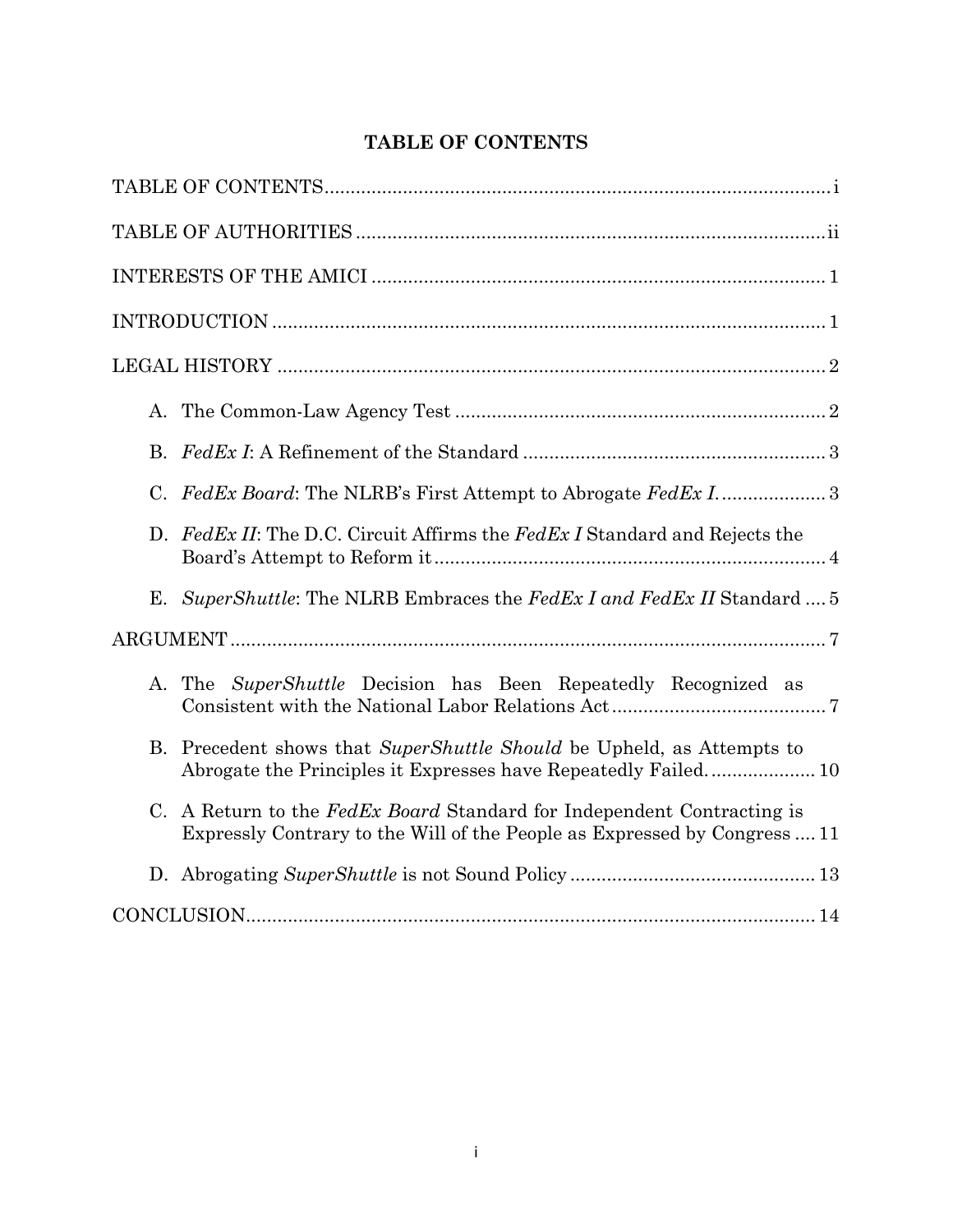### **TABLE OF AUTHORITIES**

### <span id="page-3-0"></span>**CASES**

| Corporate Express Delivery Systems v N.L.R.B. 292 F.3d 777 (D.C. Cir. 2002) 9 |
|-------------------------------------------------------------------------------|
| FedEx Home Delivery v NLRB, 563 F. 3d 492 (D.C. Cir. 2009) (FedEx I) passim   |
| FedEx Home Delivery v. NLRB, 849 F.3d 1123 (D.C. Cir. 2017) (FedEx II) passim |
|                                                                               |
|                                                                               |
|                                                                               |
| <b>STATUTES</b>                                                               |
|                                                                               |
| <b>AGENCY DECISIONS</b>                                                       |
|                                                                               |
|                                                                               |
| SuperShuttle DFW, Inc and Amalgamated Transit Union Local 21338, 367 NLRB     |

## **CONSTITUTIONAL PROVISIONS**

|--|--|--|--|--|--|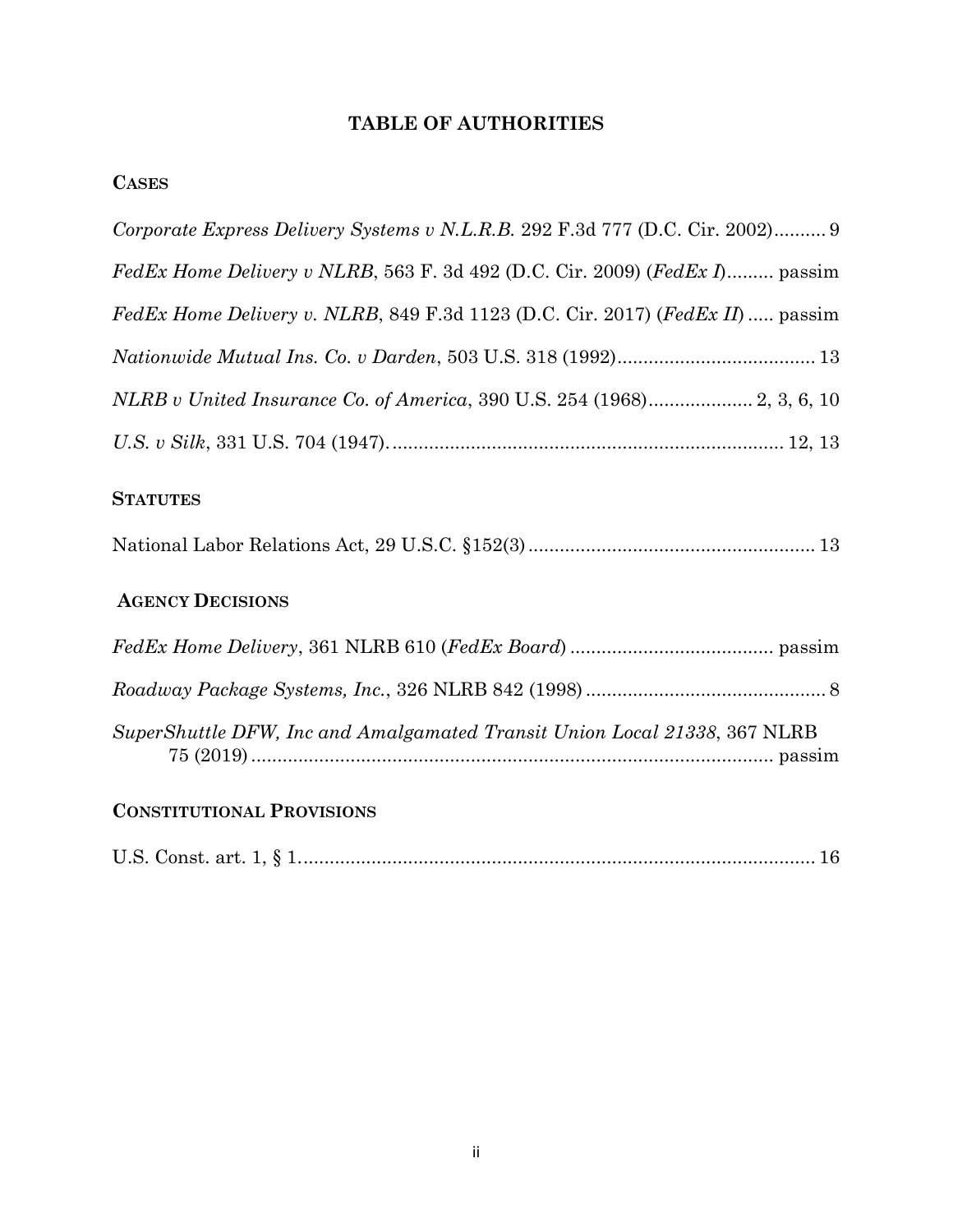#### **INTERESTS OF THE AMICI**

<span id="page-4-0"></span>*Amici* are 30 Members of the United States House of Representatives concerned with potential overreach by the National Labor Relations Board in the instant case. Congressional members have an interest in ensuring the powers delegated to administrative agencies are consistent with Congressional intent, as the legislative authority vested in the federal government rests with Congress alone. In this case, modification of the existing standards used to evaluate employment status would overstep the Board's role in administering the National Labor Relations Act and encroach upon Congressional authority.

#### **INTRODUCTION**

<span id="page-4-1"></span>Since 2009, there has been a dispute as to the appropriate lens through which to view the test to determine employment classification. In *FedEx Home Delivery v NLRB*, 563 F. 3d 492, 497 (D.C. Cir. 2009) (*FedEx I*), the D.C. Circuit ruled that employment classification was to be determined through the prism of entrepreneurial opportunity available to a putative employee. The National Labor Relations Board ("NLRB" or "the Board") then attempted to abrogate that standard through its decision in *FedEx Home Delivery*, 361 NLRB 610 (*FedEx Board*) (2014). In that case, the Board held right-to-control factors were the appropriate framework for evaluating employment classification. *Id.* at 621. The D.C. Circuit again rejected this position, and re-asserted the entrepreneurial-opportunity framework as the appropriate standard. *FedEx Home Delivery v. NLRB*, 849 F.3d 1123 (D.C. Cir. 2017) (*FedEx II*). The Board failed to appeal, and shortly thereafter acceeded to reasoning of *FedEx I* and *FedEx II* in its decision in *SuperShuttle DFW, Inc and Amalgamated Transit Union Local 21338*, 367 NLRB 75 (2019). Now, in this case, the Board asks whether to return once more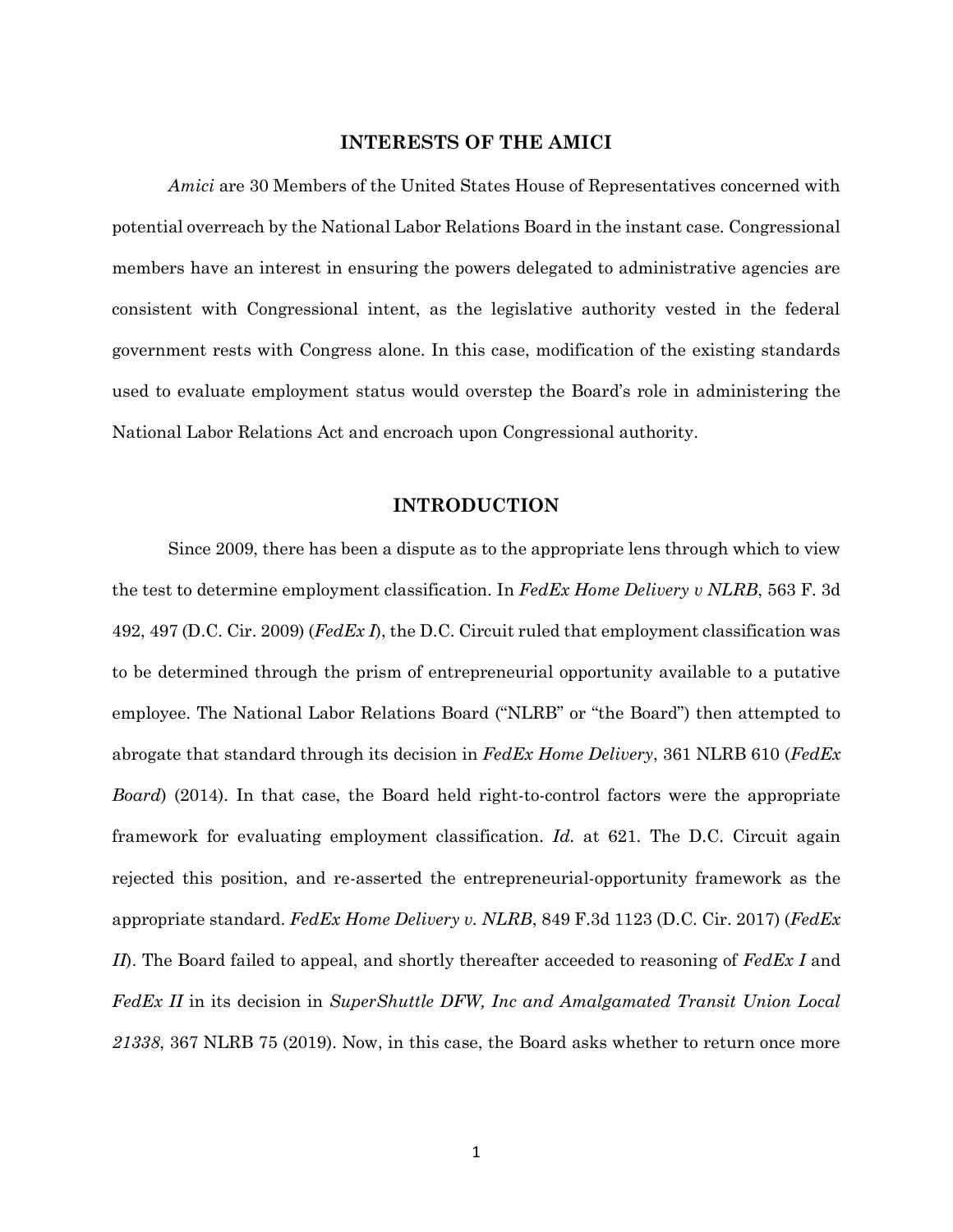to the *FedEx Board* standard which has twice been rejected by the D.C. Circuit. It should not do so, and any such attempt is contrary to both law and congressional intent.

#### **LEGAL HISTORY**

#### <span id="page-5-1"></span><span id="page-5-0"></span>**A. The Common-Law Agency Test**

Traditionally, the Board and the courts have relied upon a common-law agency test to determine whether a worker should be classified as an employee or an independent contractor. *NLRB v United Ins. Co. of Am.*, 390 U.S. 254, 256 (1968). Under this approach, the party asserting independent-contractor status has the burden of proof. *SuperShuttle DFW, Inc. and Amalgamated Transit Union Local 21338*, 367 NLRB 75) (collecting cases). A worker's employment status will be analyzed based on the following framework:

- (a) The extent of control which, by the agreement, the master may exercise over the details of the work.
- (b) Whether or not the employed is engaged in a distinct occupation or business.
- (c) The kind of occupation, with reference to whether, in the locality, the work is usually done under the direction of the employer or by a specialist without supervision.
- (d) The skill required in the particular occupation.
- (e) Whether the employer or the workman supplies the instrumentalities, tools, and the place of work for the person doing the work.
- (f) The length of time for which the person is employed.
- (g) The method of payment, whether by the time or by the job.
- (h) Whether or not the work is part of the regular businesses of the employer.
- (i) Whether or not the parties believe they are creating the relation of master and servant.
- (j) Whether the principal is or is not in business.

*Id*. at 75-76. In conducting this review, no one factor is determinative. Instead, "all the incidents of the relationship must be assessed and weighted with no one factor being decisive. What is important is that the total factual context is assessed in light of the pertinent common-law agency principles." *United Ins. Co.*, 390 U.S. 254, 258 (1968).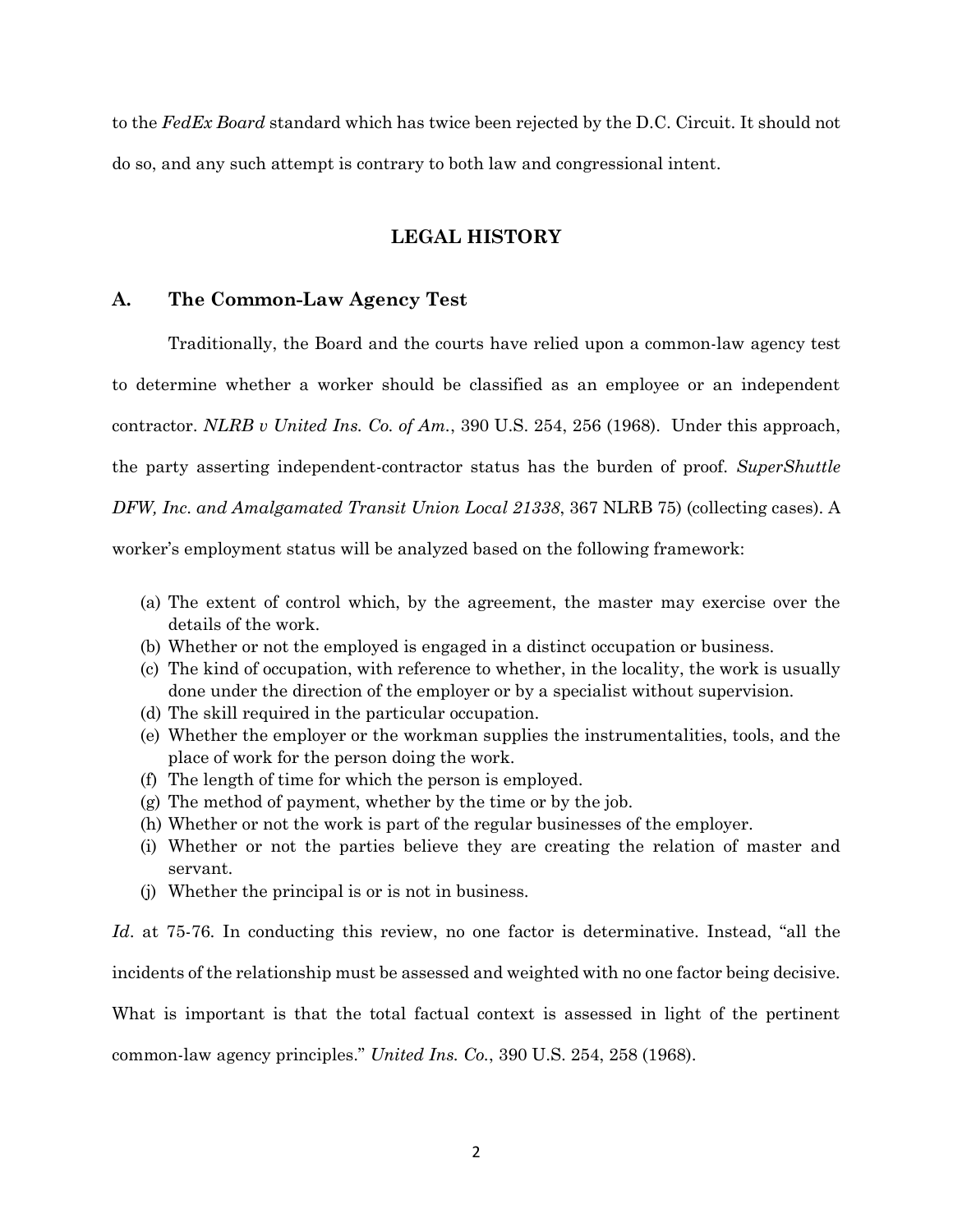#### <span id="page-6-0"></span>**B.** *FedEx I***: A Refinement of the Standard**

The examination of a worker's classification has evolved over time, and while the factors identified above have remained consistent, there has been some variance in the framework through which those factors are examined. The most relevant shift for the purposes of this matter occurred in *FedEx Home Delivery v NLRB*, 563 F. 3d 492 (D.C. Cir. 2009) (*FedEx I*). In that case, the Court highlighted that the appropriate lens through which to evaluate the common-law factors was the extent to which the putative employees enjoyed a "significant entrepreneurial opportunity for gain or loss." *Id.* at 497. The Court, at the Board's urging, recognized that this approach would help clarify close cases:

"[W]hile the considerations at common law remain in play, an important animating principle by which to evaluate those factors in cases where some factors cut one way and some the other is whether the position presents the opportunities and risk inherently in entrepreneurialism."

Id. It concluded that the test did not allow for simply tallying these factors; instead, a proper review must also be based on a qualitative analysis in the particular circumstance. *Id.* In short, the Court held that the degree of available entrepreneurial opportunity was a "more accurate proxy" for determining whether a putative independent contractor was, in fact, an employee. *Id.* at 507. While the common-law factors remained the core of the independentcontractor analysis, that analysis was now to be viewed through the prism of entrepreneurial opportunity.

#### <span id="page-6-1"></span>**C.** *FedEx Board***: The NLRB's First Attempt to Abrogate** *FedEx I***.**

While the *FedEx I* Court established that the entrepreneurial-opportunity principle was necessary to the independent-contractor analysis, the Board later attempted to reject the Court's framing of the issue. In 2014, when deciding *FedEx Board*, the NLRB determined that, contrary to the Court's decision in *FedEx I*, the workers at issue were employees, rather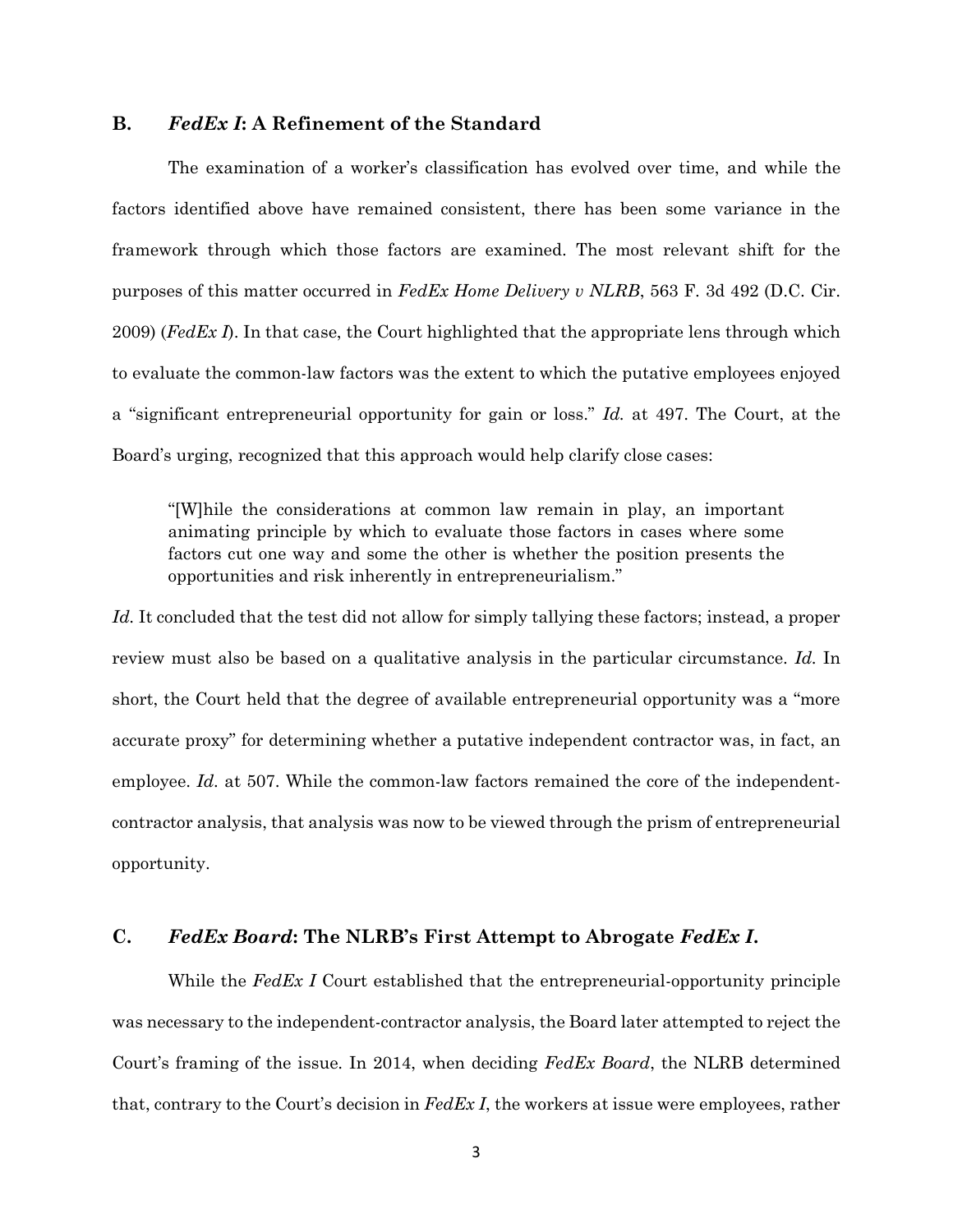than independent contractors. *Id.* at 627. In applying *FedEx I* in its *FedEx Board* decision, the Board determined that entrepreneurial opportunity should be analyzed in light of actual, rather than theoretical, opportunity, thereby recasting the Court's entrepreneurialopportunity framework into a test based on economic realities. *Id.* at 619. To do so, the Board created three right-to-control factors, which it determined were appropriate means to evaluate actual entrepreneurial opportunity, namely: 1) whether a worker has the realistic ability to work for other companies; 2) whether the worker has a proprietary or ownership interest in his or her work; and 3) whether the worker has control over important business decisions such as scheduling, hiring, and equipment purchases. *Id*. at 620-21.

In practice, *FedEx Board* redefined the common-law independent-contractor test into a new test, based almost entirely upon an examination of these newly created right-to-control factors. Indeed, one member of the NLRB wrote in dissent that the Board's decision "fundamentally shifted the independent contractor analysis, for implicit policy-based reasons, to one of economic realities, i.e., a test that greatly diminishes the significance of entrepreneurial opportunity and selectively overemphasizes the significance of 'right to control' factors relevant to perceived economic dependency." *FedEx Board*, 361 NLRB at 629 (Member Johnson, dissenting).

## <span id="page-7-0"></span>**D.** *FedEx II***: The D.C. Circuit Affirms the** *FedEx I* **Standard and Rejects the Board's Attempt to Reform it**

In *FedEx Home Delivery v. NLRB*, 849 F.3d 1123 (D.C. Cir. 2017) (*FedEx II*), the D.C. Circuit largely agreed with the dissent in *FedEx Board*, and soundly rejected the Board's interpretation of *FedEx I*. The Court stated: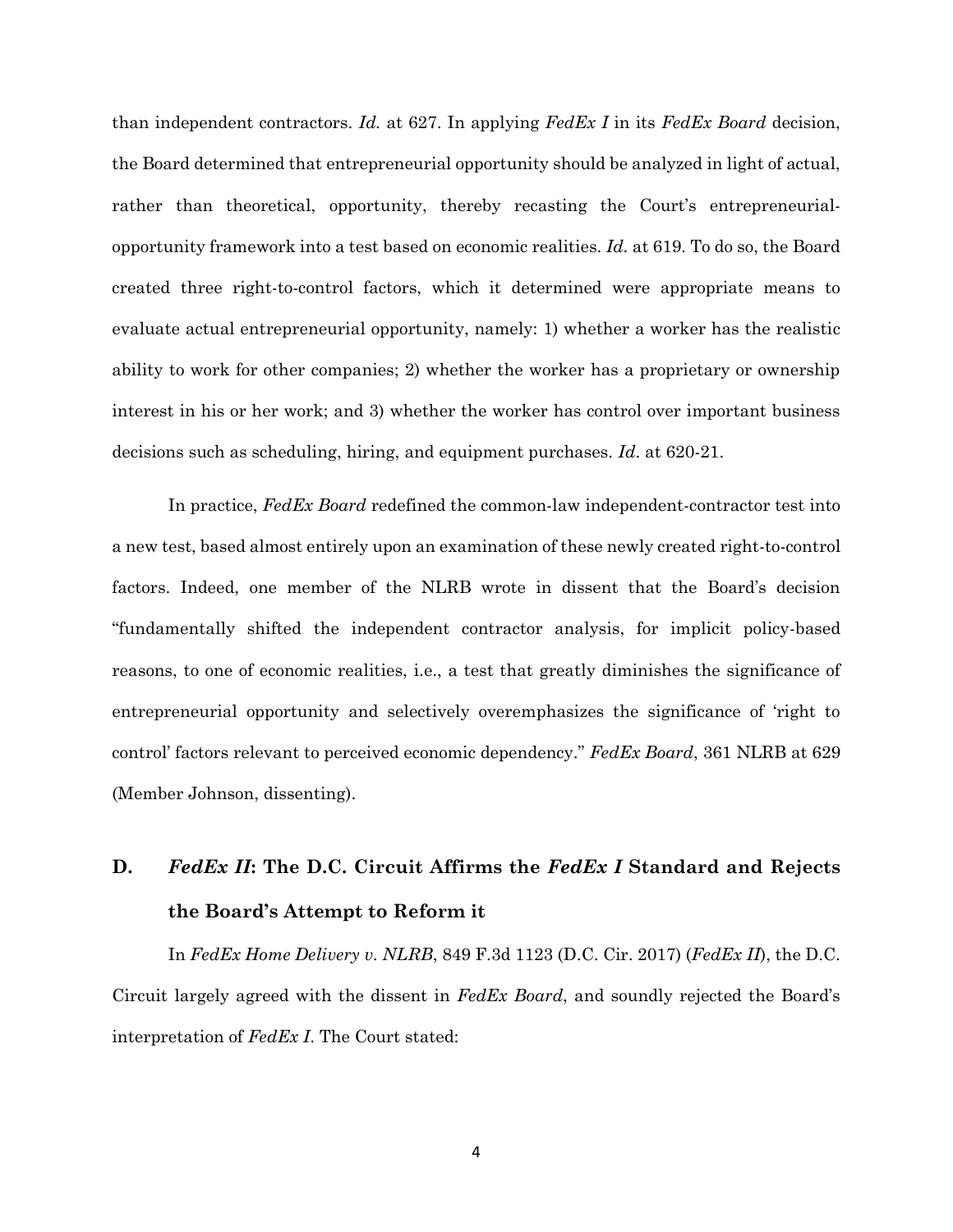It is as clear as clear can be that 'the *same issue* presented in a *later case* in the *same court* should lead to the *same result.*" Doubly so when the parties are the same. This case is the poster child for our law-of-the-circuit doctrine, which ensures stability, consistency, and evenhandedness in circuit law. Having chosen not to seek Supreme Court review in *FedEx I*, the Board cannot effectively nullify this court's decision in *FedEx I* by asking a second panel of this court to apply the same law to the same material facts but give a different answer.

*FedEx II*, 849 F.3d at 1127 (internal citations omitted) (emphasis original). The Court continued by also rejecting the Board's argument that its interpretation of the entrepreneurial-opportunity framework was entitled to administrative deference:

To be sure, on matters to which courts accord administrative deference, agencies may change their interpretation and implementation of the law if doing so is reasonable, within the scope of the statutory delegation, and the departure from past precedent is sensibly explained. But the Supreme Court held in *United Insurance* that the question whether a worker is an "employee" or "independent contractor" under the National Labor Relations Act is a question of "pure" common-law agency principles "involve[ing] no special administrative expertise that a court does not possess." Accordingly, this particular question under the Act is not one to which we grant the Board *Chevron* deference or to which the *Brand X* framework applies.

Id. at 1128 (internal citations omitted). The D.C. Circuit concluded by reinstating the holding of *FedEx I*, and thereby determining the workers in question were, in fact, independent contractors. *Id.*

#### <span id="page-8-0"></span>**E.** *SuperShuttle***: The NLRB Embraces the** *FedEx I and FedEx II* **Standard**

The next large-scale review of the independent-contractor analysis occurred when the Board reached its decision in *SuperShuttle DFW, Inc. and Amalgamated Transit Union Local 1338*, 367 NLRB No. 75 (2019). In that case, this Board reaffirmed its commitment to adhere to the traditional common-law agency test, as established in *United Insurance*. *SuperShuttle*, 367 NLRB No. 75 at p. 8. It clarified, however, that the common-law factors must be viewed through the prism of entrepreneurial opportunity, thereby adopting the reason expressed by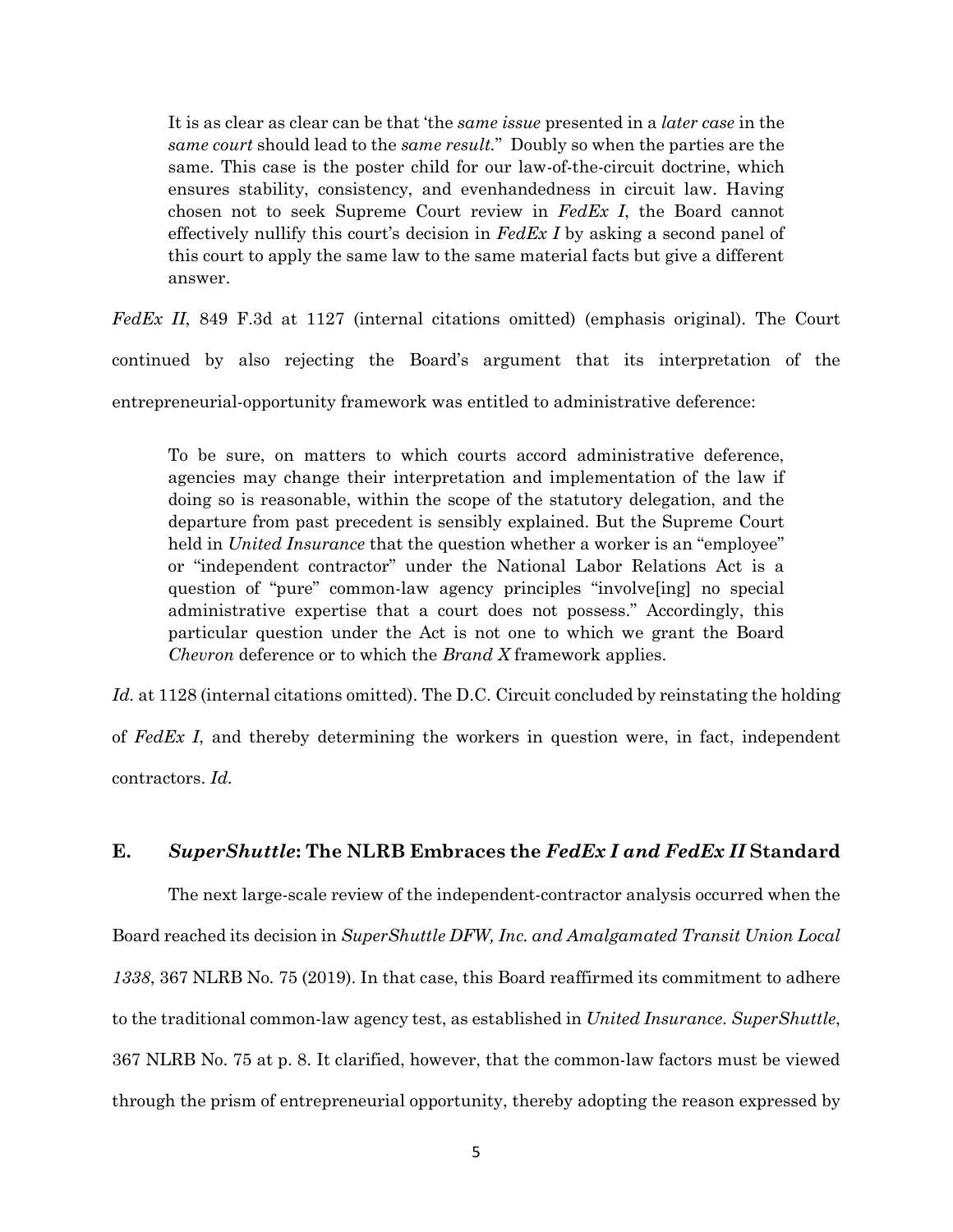the D.C. Circuit in *FedEx I*. *Id.* at 9. The Board also explicitly rejected viewing entrepreneurial opportunity based on the degree of control factors. *Id.* at p. 20, fn 27.

This incorporation of *FedEx I* did not fundamentally alter the Board's independentcontractor analysis. The Board stated: "[i]ndeed, employer control and entrepreneurial opportunity are two sides of the same coin: the more control, the less scope for entrepreneurial initiative, and visa-versa." *Id.* at p 9). The practical effect of *SuperShuttle*  was merely to adopt a mechanism for analyzing the common-law agency factors in a manner that the D.C. Circuit has deemed a "more accurate proxy" to "capture. The distinction between an employee and an independent contractor." *SuperShuttle*, 367 NLRB No. 75, p. 11. The Board held, consistent with the *FedEx I* and *FedEx II* decisions, that while entrepreneurial opportunity can inform the Board's review of the common-law factors, those factors remain the overarching method of determining employment status:

As the D.C. Circuit has made clear, the Board does not merely count up the common-law factors that favor independent contractor status to see if they outnumber the factors that favor employee status, but instead it must make a qualitative evaluation of those factors based on the particular factual circumstances of each case. Where a qualitative evaluation of common-law factors show significant opportunity for economic gain (and, concomitantly, significant risk of loss), the Board is likely to find an independent contractor.

*Id.* at p. 11 (internal citation omitted). The Board concluded by expressly overruling the *FedEx Board* decision as inconsistent with the D.C. Circuit's *FedEx I* and *FedEx II* decisions.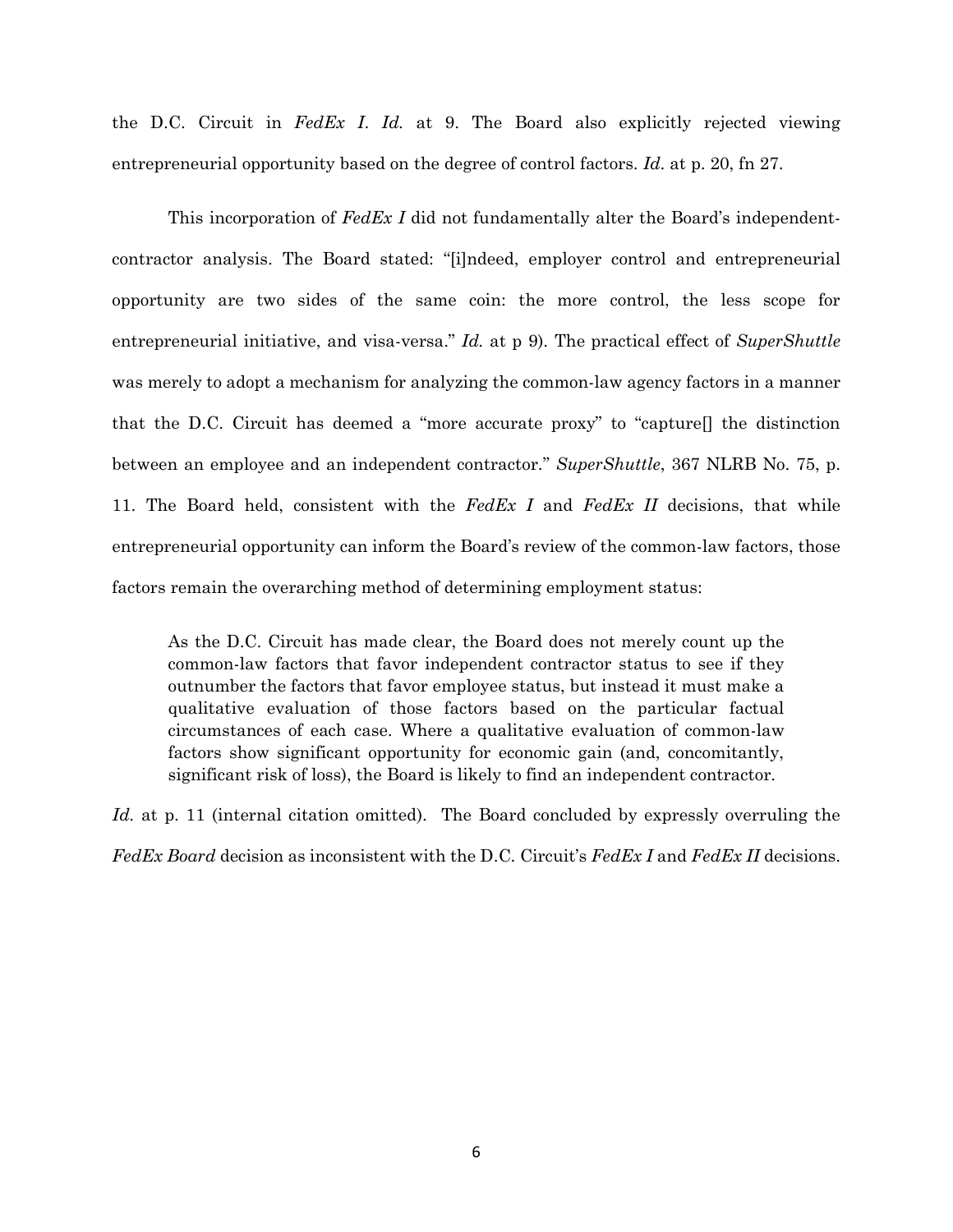#### **ARGUMENT**

## <span id="page-10-1"></span><span id="page-10-0"></span>**A. The** *SuperShuttle* **Decision has Been Repeatedly Recognized as Consistent with the National Labor Relations Act**

As stated by Member Johnson's dissent in *FedEx Board*, that 2014 decision attempted to "fundamentally" redefine the independent-contractor analysis to avoid a review of entrepreneurial opportunity, and was based on "implicit policy-based reasons." While that may be true, it does not capture the full scope of the problem. Namely, that returning the independent-contractor analysis to the *FedEx Board* standard, whether modified or not, would be contrary to law, and risks fundamentally undermining the American economy.

In *Roadway Package Systems, Inc.*, 326 NLRB 842, 849 (1998), the Board noted that the common law of agency was entirely beyond the scope of the NLRB's jurisdiction, stating, "[Supreme Court] cases 'teach us not only that the common law of agency is the standard to measure employee status but also that we have no authority to change it.'" Despite this, the Board has attempted to modify common-law agency principles in favor of its preferred policy outcomes. See, e.g., *FedEx Board*. This attempt to undermine the *SuperShuttle* decision continues this unfortunate trend.

Given that *FedEx I* was the first decision by the D.C. Circuit embracing the entrepreneurial-opportunity framework, it is appropriate to start there. The *FedEx I* Court recognized that the common-law agency test "reflects clear congressional will," and remained the legal core of the independent-contractor analysis. *Id.* at 496. The Court noted, however, that this test was not a purely mechanical one; instead, the common-law factors must be considered through a particular viewpoint to accurately gauge a worker's proper classification. *Id.* at 497. It acknowledged that both itself and the Board had shifted away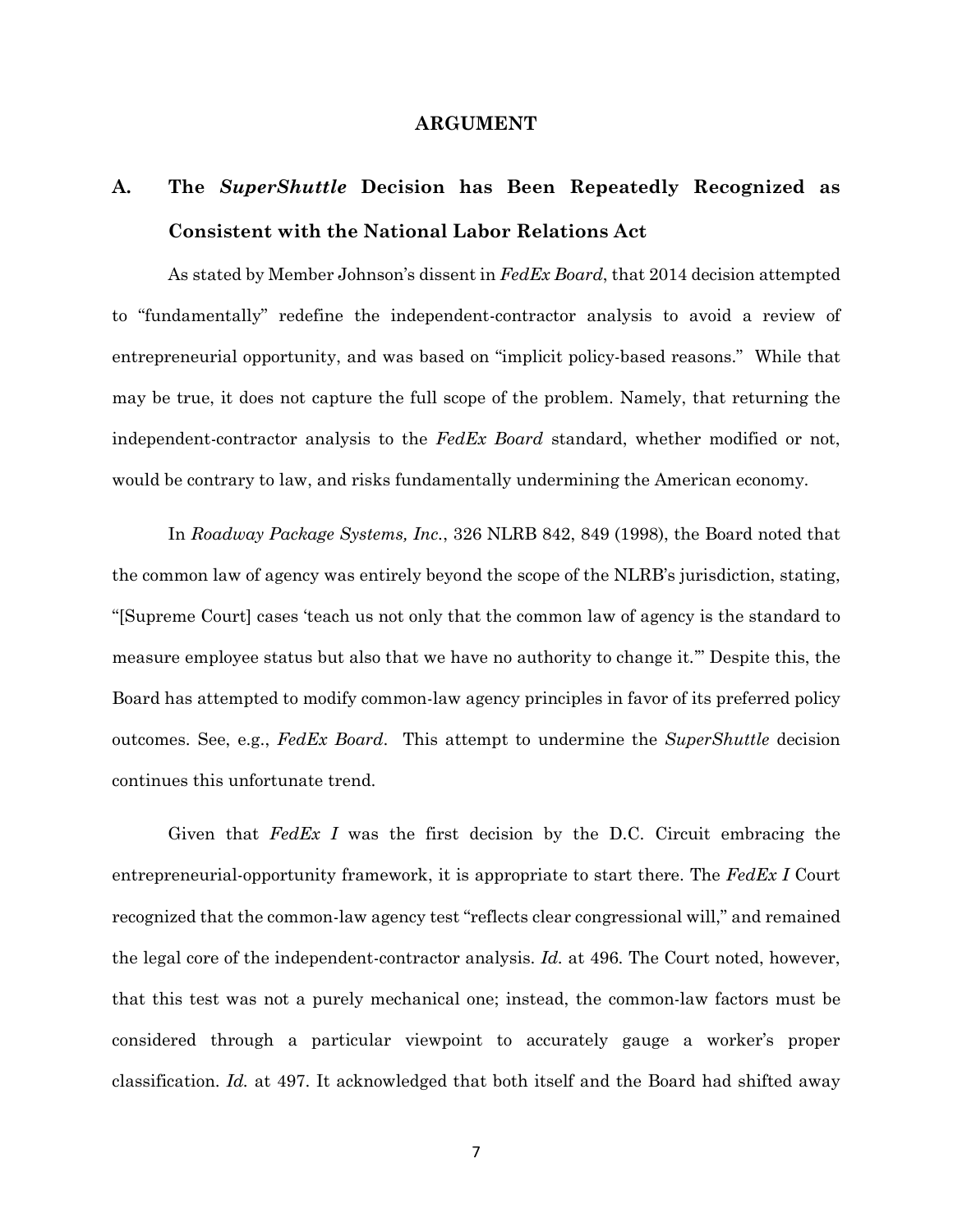from a guiding principle that examined the control exercised by a putative employer in favor of an examination of the entrepreneurial opportunity for gain or loss. *Id*.

This is precisely the standard adopted by the *SuperShuttle* decision. And while the dissent in that decision argues that the *FedEx I* (and by extension *SuperShuttle*) decision improperly distorted the entrepreneurial viewpoint into a single, overarching factor, these arguments are both unconvincing and unfaithful to D.C. Circuit precedence. See, e.g., *SuperShuttle*, 367 NLRB No. 75 at p 16).

As noted by the majority in *SuperShuttle,* entrepreneurial opportunity and control are "two sides of the same coin." *Id.* at 9. Entrepreneurial opportunity, by its very nature, requires a lesser degree of employer control. As such, the overarching shift towards viewing the common-law agency test through the lens of entrepreneurial opportunity merely represented a mechanism to "better capture[] the distinction between an employer and an independent contractor." *Corporate Express Delivery Sys. v NLRB.* 292 F.3d 777, 780 (D.C. Cir. 2002). It is worth noting that this shift was initially accomplished in light of the D.C. Circuit's acceptance of the Board's suggestion that a focus on entrepreneurial opportunity would allow the independent-contractor analysis to be performed more accurately and with greater ease. *Id.* ("Ultimately, however, we need not answer that question because we uphold as reasonable the Board's decision, *at the urging of the General Counsel*, to focus not upon the employer's control of the means and manner of the work but instead upon whether putative independent contractors have a 'significant entrepreneurial opportunity for gain or loss.'") (emphasis added).

In departing from the *FedEx I* standard in *FedEx Board*, the Board over-emphasized the question of whether a worker was rendering services as part of an independent business. See, e.g. *FedEx Board*, 361 N.L.R.B. at 610. In doing so, the Board conflated the *Fed Ex I*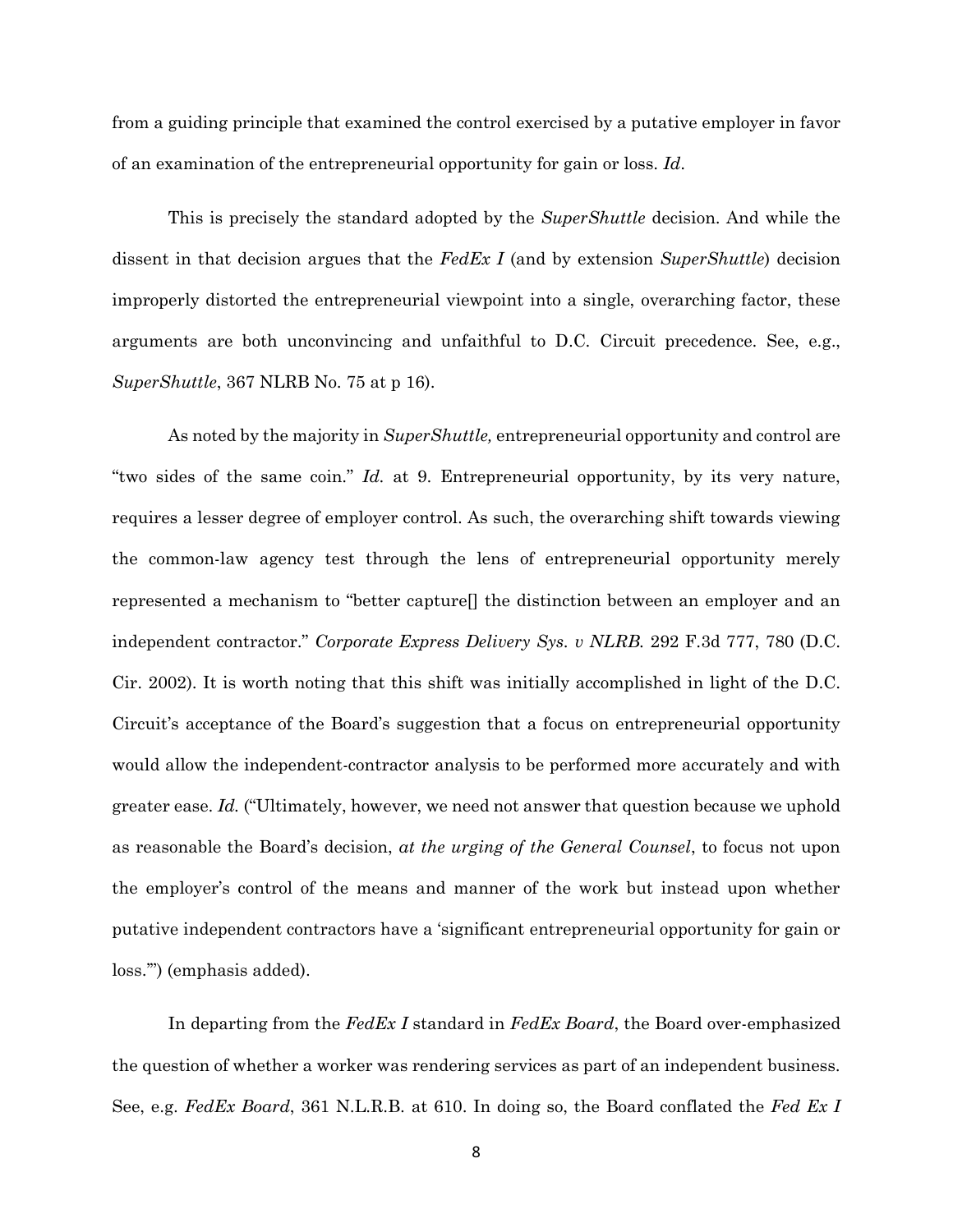Court's position that the existing common-law factors could be framed by an examination of entrepreneurial opportunity with an endorsement of the position that the only relevant consideration was the extent to which work was free from control. In *SuperShuttle*, the Board noted that the *FedEx I* Court had rejected this position, instead evaluating the common-law factors, as framed by the guiding principle of entrepreneurial opportunity:

Indeed, the court applied and considered all of the relevant common-law factors, including whether the parties believe they are creating a master/servant relationship, the extent of the employer's control over details of the work, the extent of employer supervision, and who supplies the instrumentalities for doing the work, before concluding that, 'on balance, … they favor independent contractor status.

*SuperShuttle*, 367 NLRB No. 75, at p. 8, quoting *FedEx I*, 563 F.3d at 504. Additional language from *FedEx I* makes clear that the court did not believe any single factor, including the degree of work performed as part of an independent business, could be dispositive: "[T]he ten-factor test is not amenable to any bright-line rule…there is no shorthand formula or magic phrase that can be applied to find the answer, but all the incidents of the relationship must be assessed and weighed with no one factor being decisive." *FedEx I*, 563 F.3d at 496, (quoting *United Ins. Co.*, 390 U.S. at 258). This statement inherently encompasses the entrepreneurial-opportunity principle, which is used as a means to evaluate the common-law factors. This is in contrast to the right-to-control factor as established in *FedEx Board*, which essentially created a new, mechanical, bright-line test for determining employment classification. In so doing, the *FedEx Board* decision, and any subsequent return thereto, is contrary to law.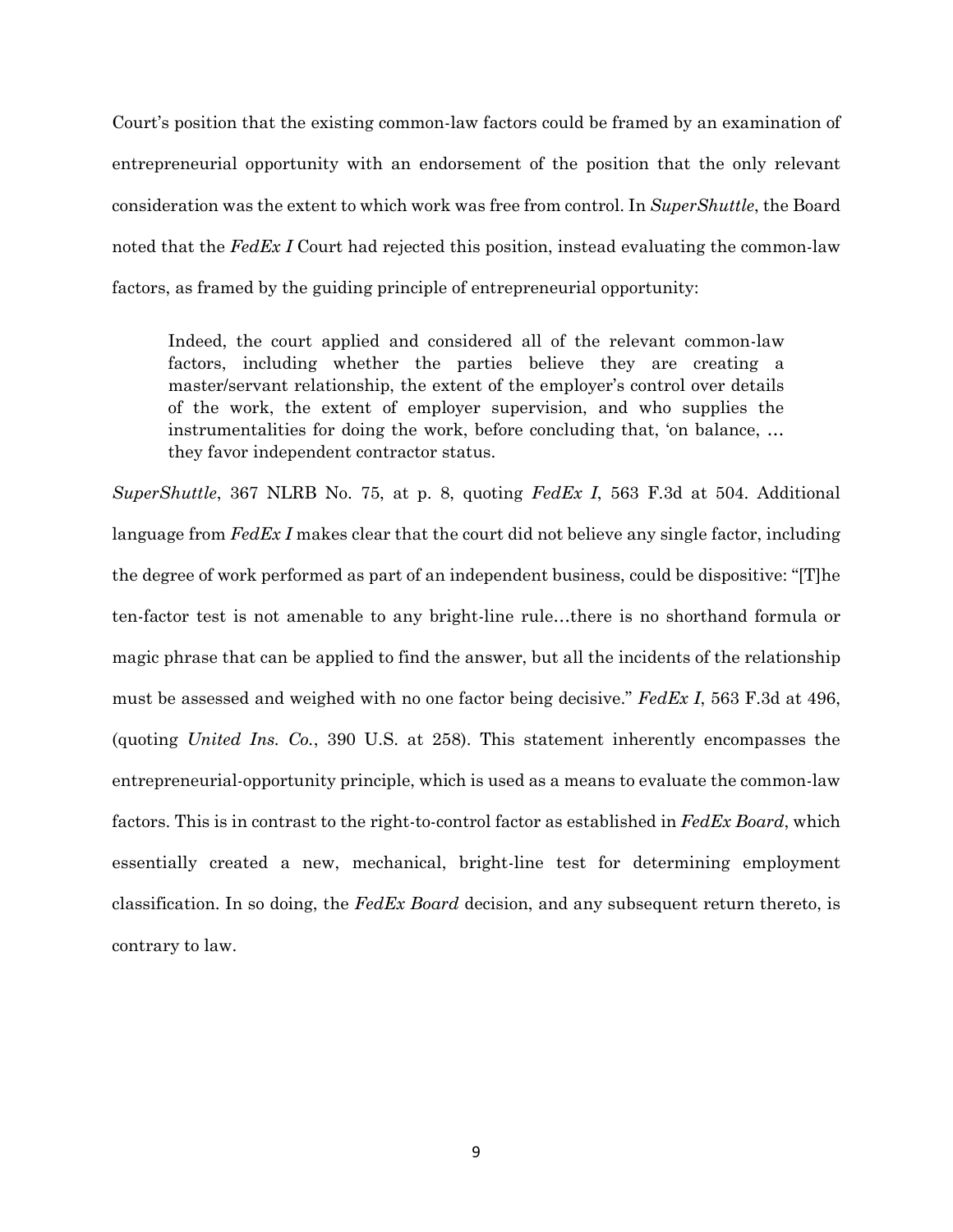## <span id="page-13-0"></span>**B. Precedent shows that** *SuperShuttle Should* **be Upheld, as Attempts to Abrogate the Principles it Expresses have Repeatedly Failed.**

A focus on entrepreneurial opportunity has proven itself to be both workable and legally defensible. Indeed, subsequent attempts to focus the analysis differently have failed. In 2014, when the Board attempted to reverse the *FedEx I* court through its *FedEx Board* decision, it was soundly rejected. *FedEx II*, 849 F.3d at 1127-28. The Court made its thoughts about the Board's policy reversal clear, recognizing that it must uphold the *FedEx I* decision based not only on its legal conclusions, but also the law-of-the-case doctrine. *Id*. The Court acknowledged the "importance of stability, consistency, and evenhandedness" in circuit court decisions, explicitly ruling that an identical legal issue should produce identical results. *Id*. The Court stated that the Board, "[h]aving chosen not to seek Supreme Court review in *FedEx I*," could not "effectively nullify [that decision] by asking a second panel to apply the same law to the same material facts but give a different answer." *Id.* The Court also rejected the Board's protestations that its decisions should be afforded administrative deference, recognizing that the appropriate independent-contractor analysis was a purely legal issue squarely within the Court's purview. *Id.* And the Court has already ruled that the appropriate standard is one that analyzes the traditional factors of agency law, viewed through a prism of entrepreneurial opportunity. *Id.* at 1126. It stands to reason that, if asked to review this issue a third time, the Court will similarly reject another attempt to overrule the standards established by *FedEx I* and *II* and acceded to by the Board in *SuperShuttle*.

The Board should uphold the *SuperShuttle* decision, both to ensure stability and continuity in the law, and because that position has been expressly endorsed by the relevant appellant court. Failure to do so would be tantamount to the Board abandoning its duty to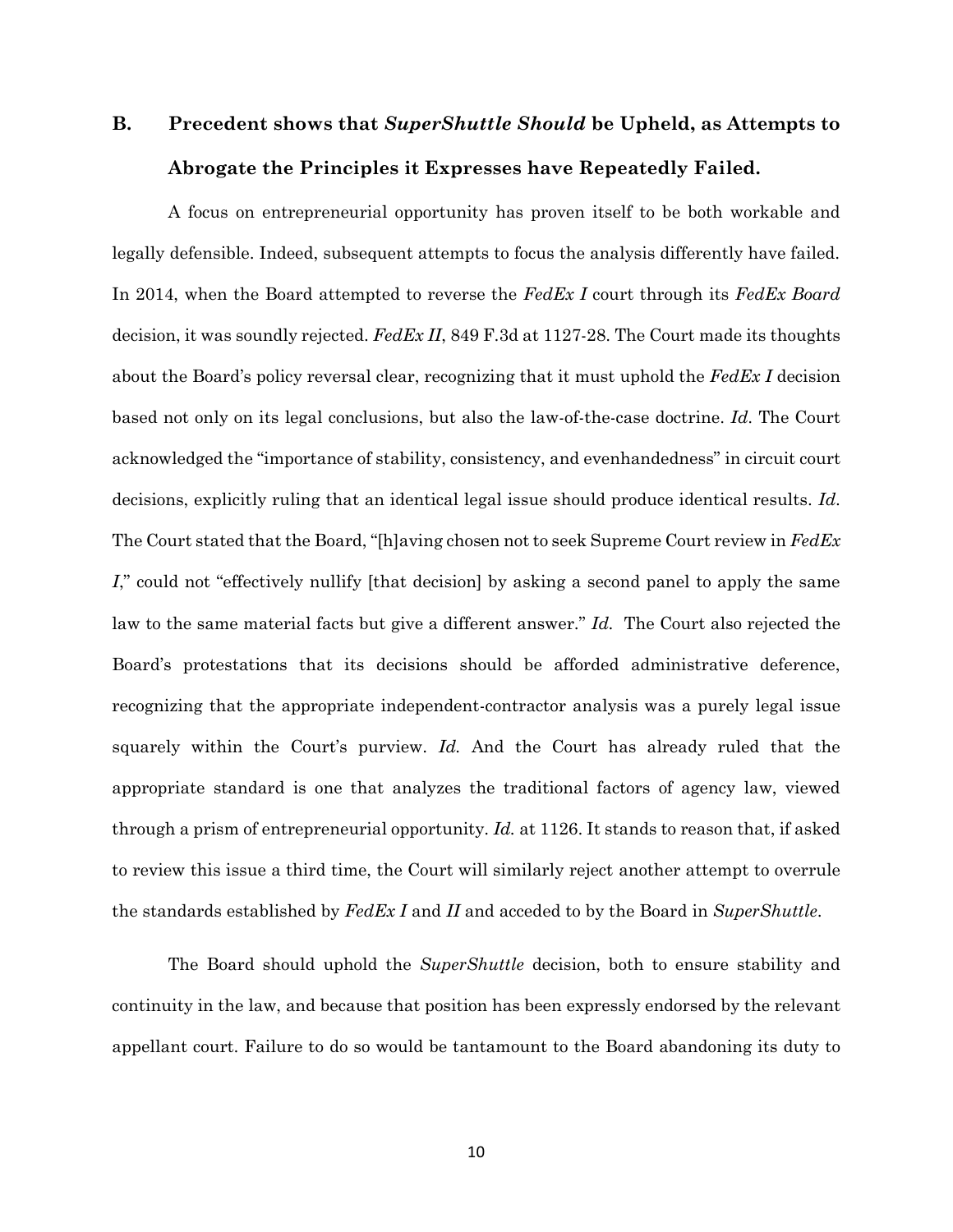faithfully apply the rule of law, and instead represent the application of policy-based decisionmaking.

# <span id="page-14-0"></span>**C. A Return to the** *FedEx Board* **Standard for Independent Contracting is Expressly Contrary to the Will of the People as Expressed by Congress**

Abrogating the *SuperShuttle* standard would be directly contrary to the will of the people as expressed by Congress. By limiting the employment-classification test to one that only analyzes the extent of control exercised by a putative employer, the Board would return what is, at its core, an economic-realities test twice rejected by the D.C. Circuit. To the extent this is the path the Board takes in this case, it will be adopting a position rejected by Congress, and therefore the American people, for over 70 years.

Evaluating employment status on the basis of economic realities was initially endorsed by the Supreme Court in *U.S. v Silk*, 331 U.S. 704 (1947). In that case, the Court relied on economic realities to determine that putative independent contractors were, in fact, employees. In so doing, the Court ignored the common-law agency test, in favor of policybased reasoning, stating:

The word "employee," we said, was not [used in the NLRA] as a word of art, and its content in its context was a federal problem to be construed "in light of the mischief to be corrected and the end to be attained." We concluded that, since that end was the elimination of labor disputes and industrial strife, "employees" included workers who were such as a matter of economic reality. The aim of the [NLRA] was to remedy the inequality of bargaining power in controversies over wages, hours and working conditions. We rejected the test of the "technical concepts pertinent to an employer's legal responsibility to third persons for the acts of his servants." This is often referred to as power of control, whether exercised or not, over the manner of performing service to the industry. We approved the statement of the National Labor Relations Board that 'the primary consideration in the determination of the applicability of the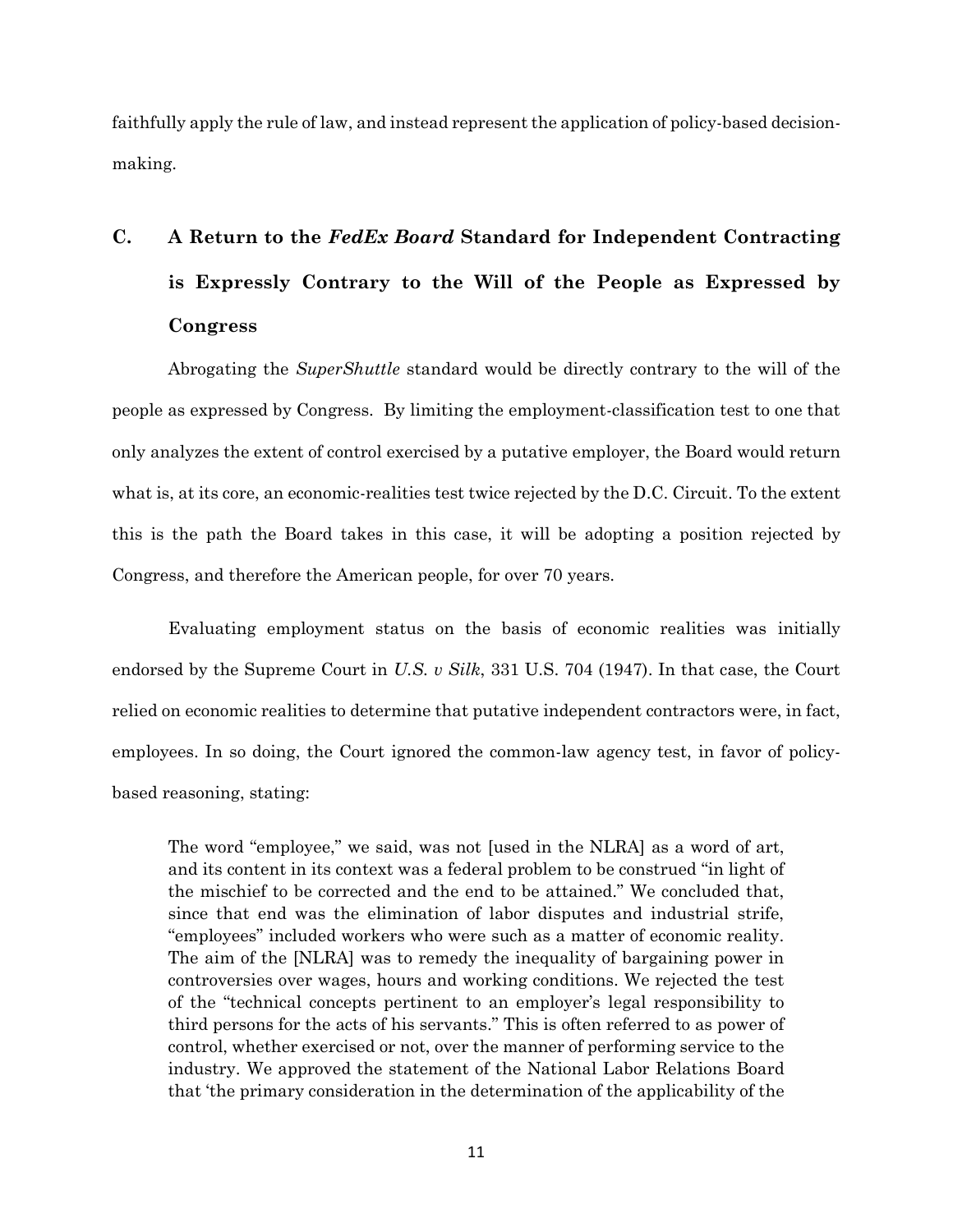statutory definition is whether effectuation of the declared policy and purposes of the Act comprehended securing to the individual the rights guaranteed and protection afforded by the Act.

Id.. at 713. In adopting this approach, the Court concluded that "employee" was not a term of art for the purpose of the NLRA, and, relying on an economic-realities test similar to that later endorsed by the *FedEx Board* decision, found that workers who would be independent contractors under common-law principles could, in fact, be employees under the NLRA.

That same year, Congress amended the NLRA to nullify the *Silk* decision explicitly excluding independent contractors from being covered by the Act. National Labor Relations Act, 29 U.S.C. §152(3) (excluding independent contractors from the definition of "employee"). Subsequent Supreme Court decisions took note of this fact, acknowledging that Congress had acted to abrogate any policy-based alternatives to the common-law agency test. In *Nationwide Mutual Ins. Co. v Darden*, 503 U.S. 318 (1992), the Supreme Court stated, when evaluating decisions predating Taft-Hartley, "[i]n each case, the Court read 'employee' to imply something broader than the common-law definition; after each opinion Congress amended the statute so construed to demonstrate that the usual common-law principles were key to the meaning." *Id.* at 324.

The practical effects of the Taft-Hartley amendments, and subsequent Supreme Court cases, was a recognition that an expansive, policy-based definition of employee was forbidden by Congress. It was recognized that Congress had acted to clarify that the employment test was to be based on an analysis of the common-law factors. *SuperShuttle* is consistent with these principles, as it merely provides a framework that can be used to clarify the application of those factors. If, however, the Board were to return to the *FedEx Board* standard, it would be adopting a test that runs contrary to not only legal precedent, but also the longstanding will of Congress.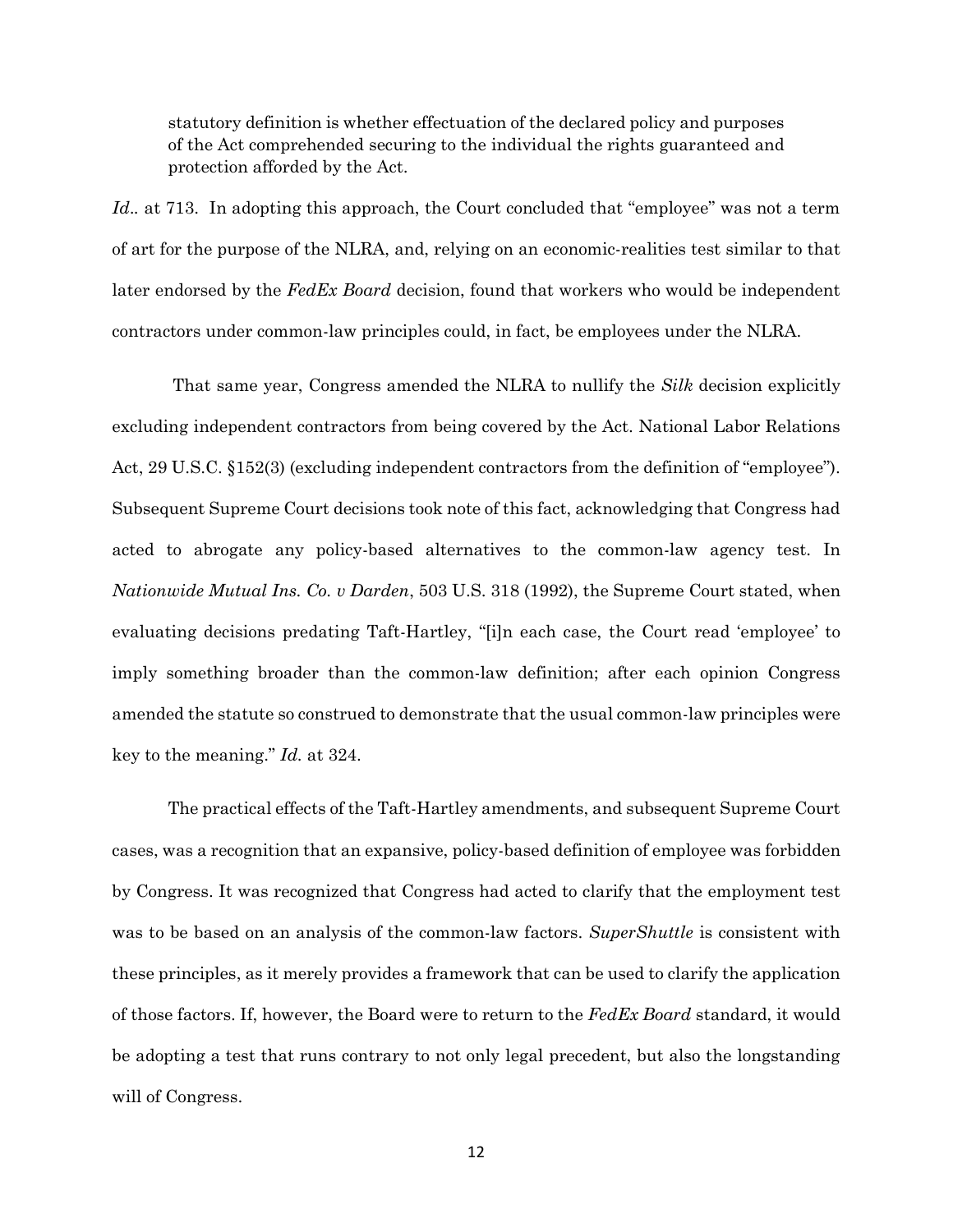#### <span id="page-16-0"></span>**D. Abrogating** *SuperShuttle* **is not Sound Policy**

Given that returning to the standards established by *FedEx Board* is contrary to both legal precedent and Congressional will, there is no valid justification for abrogating *SuperShuttle*. Nevertheless, even if such a reversal were legally permissible, it would be contrary to sound public policy.

The *FedEx Board* decision appears to have been designed to limit an employer's ability to classify workers and independent contractors. See, e.g., *FedEx Board*, 361 NRLB at 629 (Member Johnson, dissenting). In that decision, the Board seemed to assume that classifying workers as independent contractors is inherently harmful to those workers. *Id*. This assumption is not shared by the majority of those who rely on independent contracting as their preferred way of earning a living. Even if it were, it is Congress' prerogative, not the Board's, to determine an appropriate remedy.

The data shows that independent contracting is not detrimental, but rather a popular and growing segment of American workers. Fewer than 10% of workers currently classified as independent contractors want to be reclassified.<sup>1</sup> Perhaps even more noteworthy is the fact that the largest share of workers who act as independent contractors are in the top quartile of earnings when compared to traditional employees.<sup>2</sup> Independent contracting also supports the income of those in the bottom quartile of earnings, which are the fastest growing

<sup>1</sup> Press Release, U.S. Bureau of Labor Statistics, Contingent and Alternative Employment Arrangements News Release (June 7, 2018), [https://www.bls.gov/news.release/conemp.htm.](https://www.bls.gov/news.release/conemp.htm)

<sup>2</sup> Lim, Miller, et. al, *Independent Contractors in the U.S.: New Trends from 15 Years of Administrative Tax Data*, p. 16, U.S. Department of Treasury (2019) [https://www.yalelawjournal.org/files/Vol.130StyleGuide\\_focy11oh.pdf.](https://www.yalelawjournal.org/files/Vol.130StyleGuide_focy11oh.pdf) b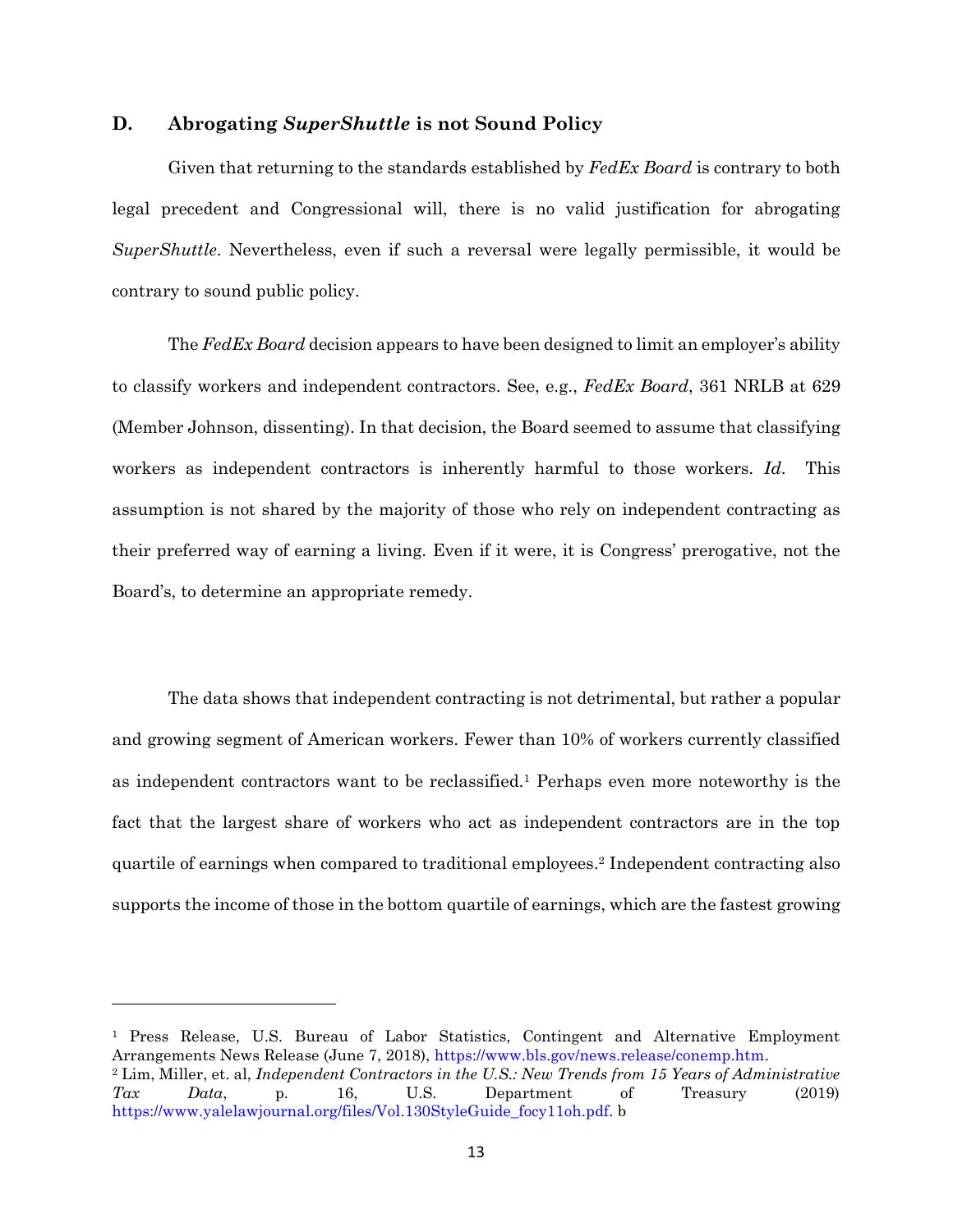group of independent contractors.<sup>3</sup> Further, independent contracting has proven particularly popular among women, who have seen more growth in income than men.<sup>4</sup> In short, independent contracting has proven to be a popular and effective way to maximize earning potential and economic mobility.

The Board should not now, as a matter of policy, restrict the ever-increasing opportunity enjoyed by those who seek the flexibility of a career based on independent contracting. Millions of Americans have made the choice to be their own bosses, and to set their own schedules and pay. The Board should not impede the choices of these workers by returning to a standard that Congress rejected 75 years ago. The responsibility for such a fundamental change in labor policy rests with Congress, and the Board should not overstep its statutory authority by attempting to usurp that responsibility.

#### **CONCLUSION**

<span id="page-17-0"></span>Since 1947, Congress has clearly expressed its will that neither the Board, nor the Courts, have the authority to adopt an employment classification test that differs from common-law principles. Such authority rests exclusively with Congress itself. U.S. Const. art. 1, § 1. Despite this, this Board is now attempting, for a second time, to develop an alternative test that would, in practice if not by design, subordinate the common-law factors to achieve desired policy outcomes. The Board is bound to maintain the holdings of *FedEx I* and *FedEx II* as adopted in the *SuperShuttle*  decision in keeping with the expressed will of Congress and binding D.C. Circuit

<sup>3</sup> *Id.*

<sup>4</sup> *Id.*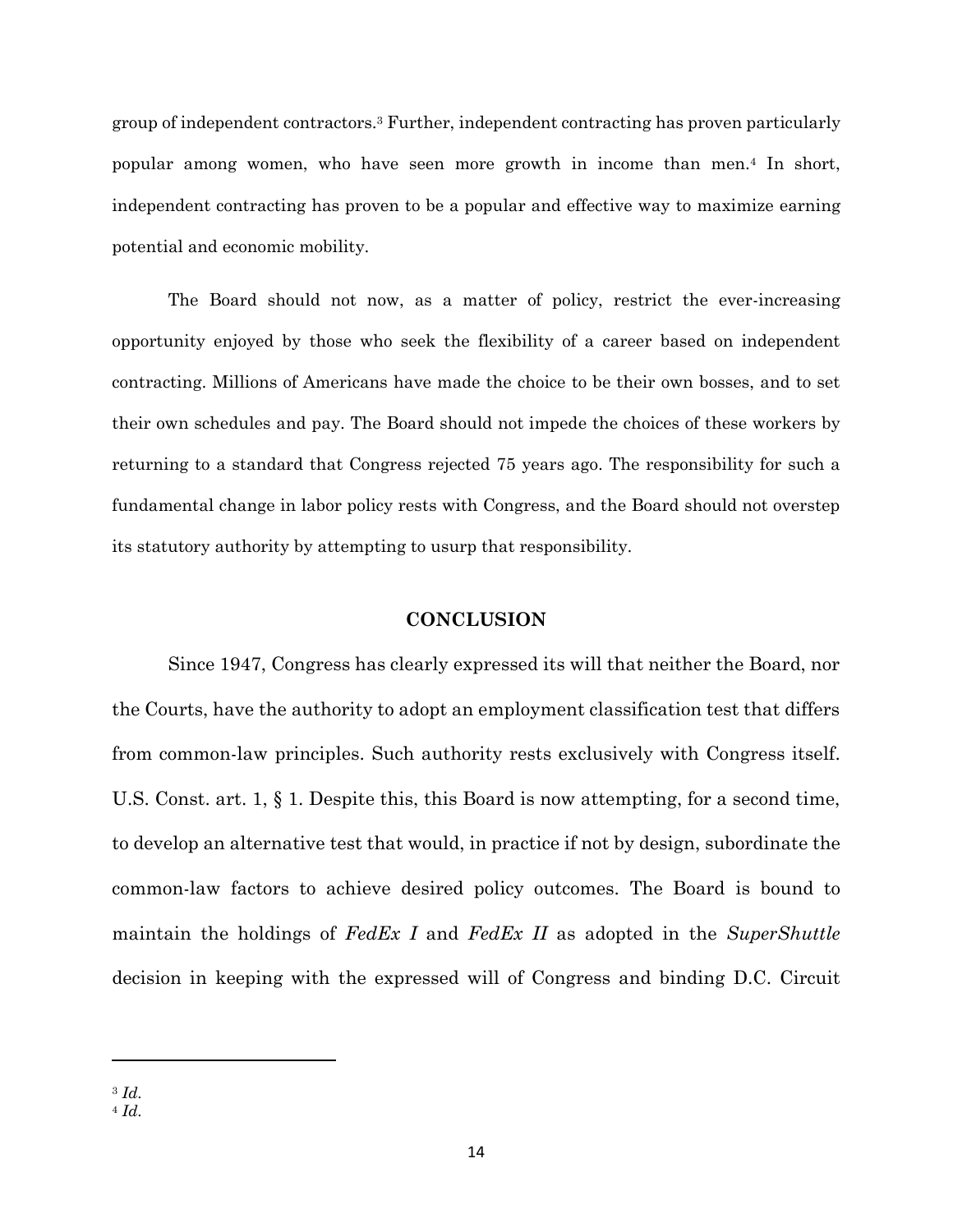precedent. To the extent that changes to the standard outlined in those cases are to occur, they must be made legislatively, rather than through the decisions of this Board. As such, we respectfully request that the Board uphold the *SuperShuttle*  decision without modification.

Respectfully Submitted,

/s/ Stephen A. Delie Stephen A. Delie Attorney for Amici Curiae Mackinac Center Legal Foundation

/s/ F. Vincent Vernuccio Vinnie Vernuccio Attorney for Amici Curiae Dated: February 10, 2022 Institute for the American Worker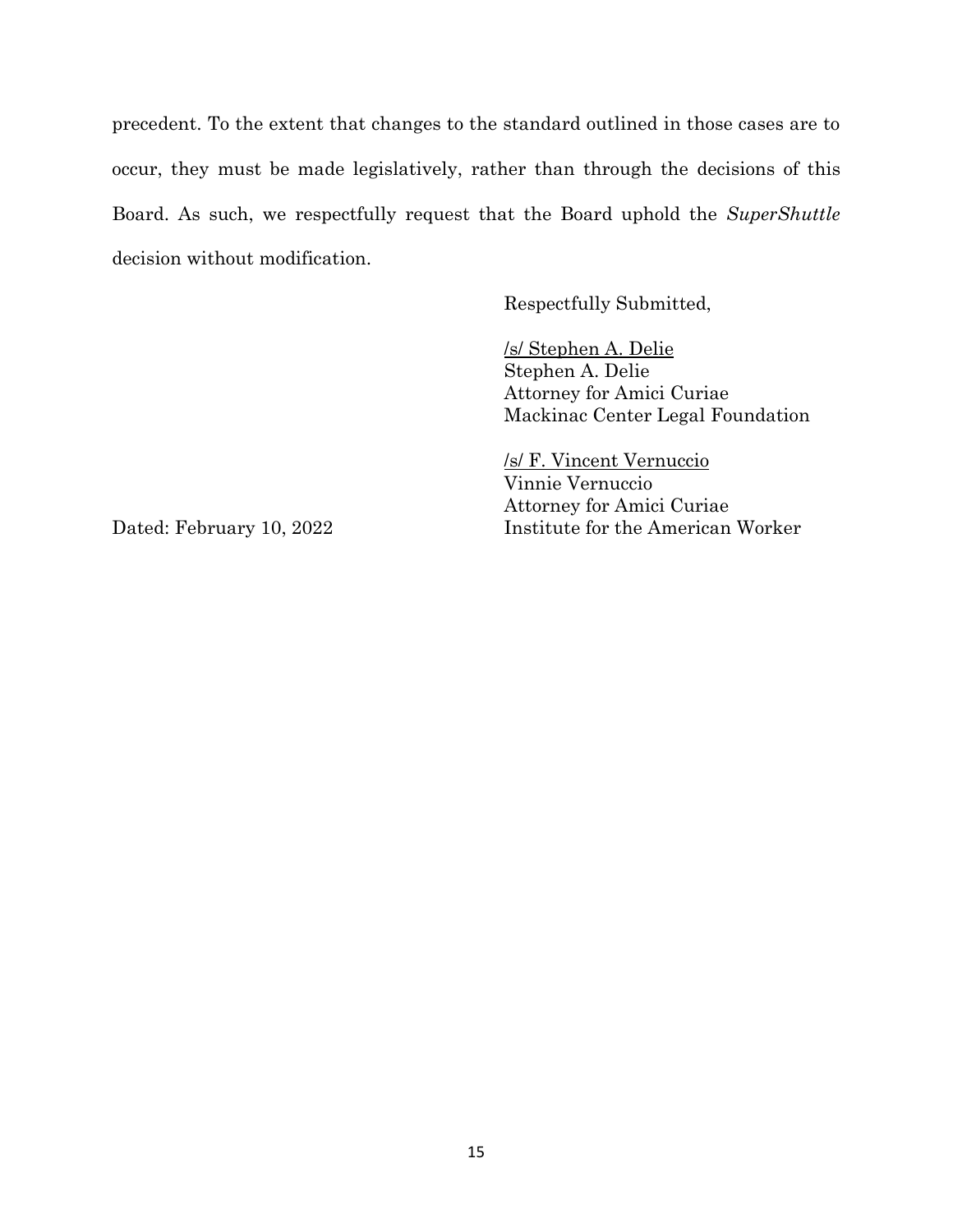#### **CERTIFICATE OF SERVICE**

I hereby certify that a true and accurate copy of the foregoing brief was electronically filed with the National Labor Relations Board on February 10, 2022 using the Board's Efiling system and was served by e-mail to the following persons:

Daniel Shea Michelle Johnson Amy Cheng Elliot Henigan Nelson Mullins Riley and Scarborough LLP 201 17th Street NW, Suite 1700 Atlanta, GA 30363 [Daniel.shea@nelsonmullins.com](mailto:Daniel.shea@nelsonmullins.com) [Michelle.johnson@nelsonmullins.com](mailto:Michelle.johnson@nelsonmullins.com) [Amy.cheng@nelsonmullins.com](mailto:Amy.cheng@nelsonmullins.com) [Elliott.henigan@nelsonmullins.com](mailto:Elliott.henigan@nelsonmullins.com)

Nicholas J. Johnson Spivak Lipton LLP 1700 Broadway, 21st Floor New York, NY 10019 [njohnson@spivaklipton.com](mailto:njohnson@spivaklipton.com) Lisa Y. Henderson Regional Director NRLB, Region 10 401 W. Peachtree St. NW, Ste. 472 Atlanta, GA 30308-3525 [Lisa.henderson@nlrb.gov](mailto:Lisa.henderson@nlrb.gov)

/s/ Stephen A. Delie Stephen A. Delie Attorney for Amici Curiae